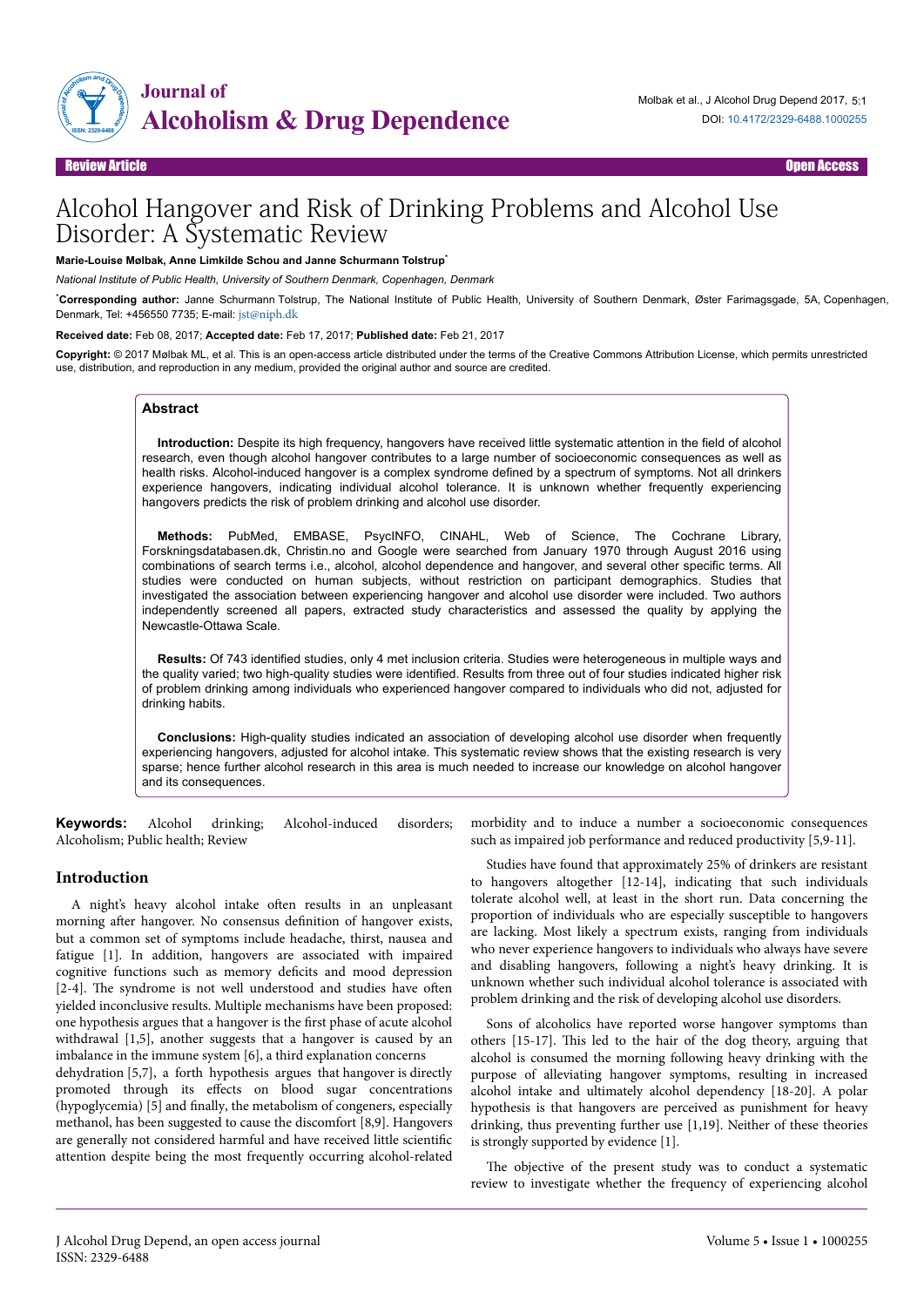hangovers predicts alcohol drinking problems and the development of alcohol use disorder.

# **Method**

### **Data sources and searches**

We conducted a systematic search following the MOOSE reporting guidelines [21]. Нe following databases were searched to identify all relevant studies: PubMed, EMBASE, PsycINFO, CINAHL, Web of Science, The Cochrane Library, Forskningsdatabasen.dk and Christin.no. Нe literature search was performed by combining the terms presented in Table 1. Нe search was conducted on March 23, 2015 and updated in August 2016. Bibliographies of retrieved papers were reviewed to identify studies that could have been overlooked in the initial search. Relevant grey literature was identified by searching the first 10 pages of Google.com and Google Scholar using the same search terms. In addition, experts in the field were contacted regarding missed, unpublished and ongoing studies.

| Search word        | <b>Specific terms</b>                                                                                                                                                                                               |  |  |  |  |  |
|--------------------|---------------------------------------------------------------------------------------------------------------------------------------------------------------------------------------------------------------------|--|--|--|--|--|
| Alcohol            | Ethanol, binge drink*, alcohol intoxication, alcohol<br>intake, heavy drinking, alcohol* drink*, drinking<br>pattern, alcoholic beverages, drinking behavior,<br>ethanol drink*, drink*, liquor* and ethanol intake |  |  |  |  |  |
| Alcohol dependence | Alcohol abuse, alcoholism, alcohol use disorders,<br>AUD, alcohol misuse, alcohol addiction, drinking<br>abuse, excessive alcohol use and alcohol withdrawal                                                        |  |  |  |  |  |
| Hangover           | Veisalgia, alcohol-induced hangover* and alcohol<br>hangover*                                                                                                                                                       |  |  |  |  |  |

Table 1: Search terms used to identify relevant studies.

### **Study selection**

Studies were found eligible and were included if they fulfilled the following inclusion criteria:

Type of study: All studies conducted on human subjects included. No restriction was imposed on language. published from 1970 to August 2016. In addition, relevant grey literature and unpublished studies from the same time period were

Type of participants: No limitations in regard to subject demographics such as age, sex or racial/ethnic background of the participants were used.

Type of exposure measure: All measures of alcohol hangover were included.

Type of outcome measures: We included studies that described all varieties of problem drinking and alcohol use disorder.

### **Data extraction and quality assessment**

Studies were independently screened by two authors (ALS and MLM) to make sure that assessment was carried out systematically and uniformly. Relevant data were extracted, including information about participants, study design, setting, exposure, outcome, results, and reference group and confounder adjustment. In addition, key indicators of study quality, including risk of bias, were obtained. Results were compared and in case of discrepancies, these were addressed by consulting a third reviewer (JST).

### **Data synthesis and analysis**

Four studies investigated hangovers and the risk of problem drinking and alcohol use disorder. Нe evidence was evaluated overall, with emphasis on whether a consistent tendency of outcome prediction was seen in the findings, such as a relation between adjustment and risk estimate. Нe quality assessment was based on the Newcastle-Ottawa Scale for nonrandomized studies, which is a rating system with 9 stars indicating the highest quality (Table 2) [22]. We defined highquality studies as studies that fulfilled three criteria: 1. prospective design, 2. adjustments at least for age and total alcohol intake, and 3. a rating of 6 or more stars in the Newcastle-Ottawa Scale quality assessment (Table 3).

### **Results**

### **Literature search**

The literature search identified 743 studies from databases and 6 studies from reference lists. Нree articles from grey literature were identified, but they did not fulfil the inclusion criteria. Of these, 705 were excluded by screening the title and abstract. This left 44 full-text articles to be assessed for eligibility. In the full-text screening, 40 studies were excluded for various reasons: 13 of the 40 studies were excluded because they did not use hangover as exposure. Additionally, 15 articles were excluded because they did not have alcohol dependency as outcome. Many of these studies investigated predictors of hangover and thus did not examine the association between hangover and the outcome relevant for this study. Finally, 12 studies were excluded due to an irrelevant study design, such as economic evaluations, reviews and studies validating hangover scales. In total, 4 studies were eligible for qualitative synthesis. Нe inclusion process is illustrated by a PRISMA flow diagram (Figure 1) [23].

### **Summary of studies**

The evidence of a potential association between hangovers and the development of alcohol drinking problems included one crosssectional study [20] and three cohort studies (Table 4) [24-26]. One of the included cohort studies was Finnish [24] and the other three studies were American and conducted among college students [20,25,26]. All studies used self-reported measures for hangovers and measured drinking problems by applying either diagnosis codes from hospital admissions [24], screening tests [20,25] or by the standard instrument for hangover the Acute Hangover Scale [26]. Нree of the four studies found that hangovers predicted later drinking problems, after adjusting for alcohol consumption [20,24,25]. Two studies investigating alcohol use disorder fulfilled the three star high-quality criteria: Paljärvi et al. [24] and Rohsenow et al. [26].

The cross-sectional study by Earleywine included 172 college students (48.3% male) who self-reported the frequency of five hangover symptoms experienced during the past year (headache, vomiting, regretting behaviour, black out and waking up too late the morning after drinking), measured as a percentage of the times they drank alcohol [20]. Experiencing these hangover symptoms significantly predicted alcohol problems using the Short Michigan Alcoholism Screening Test (SMAST), compared to those reporting having experienced hangover symptoms 0% of the times they drank alcohol. Нe result was adjusted for the average quantity of alcohol consumed per occasion.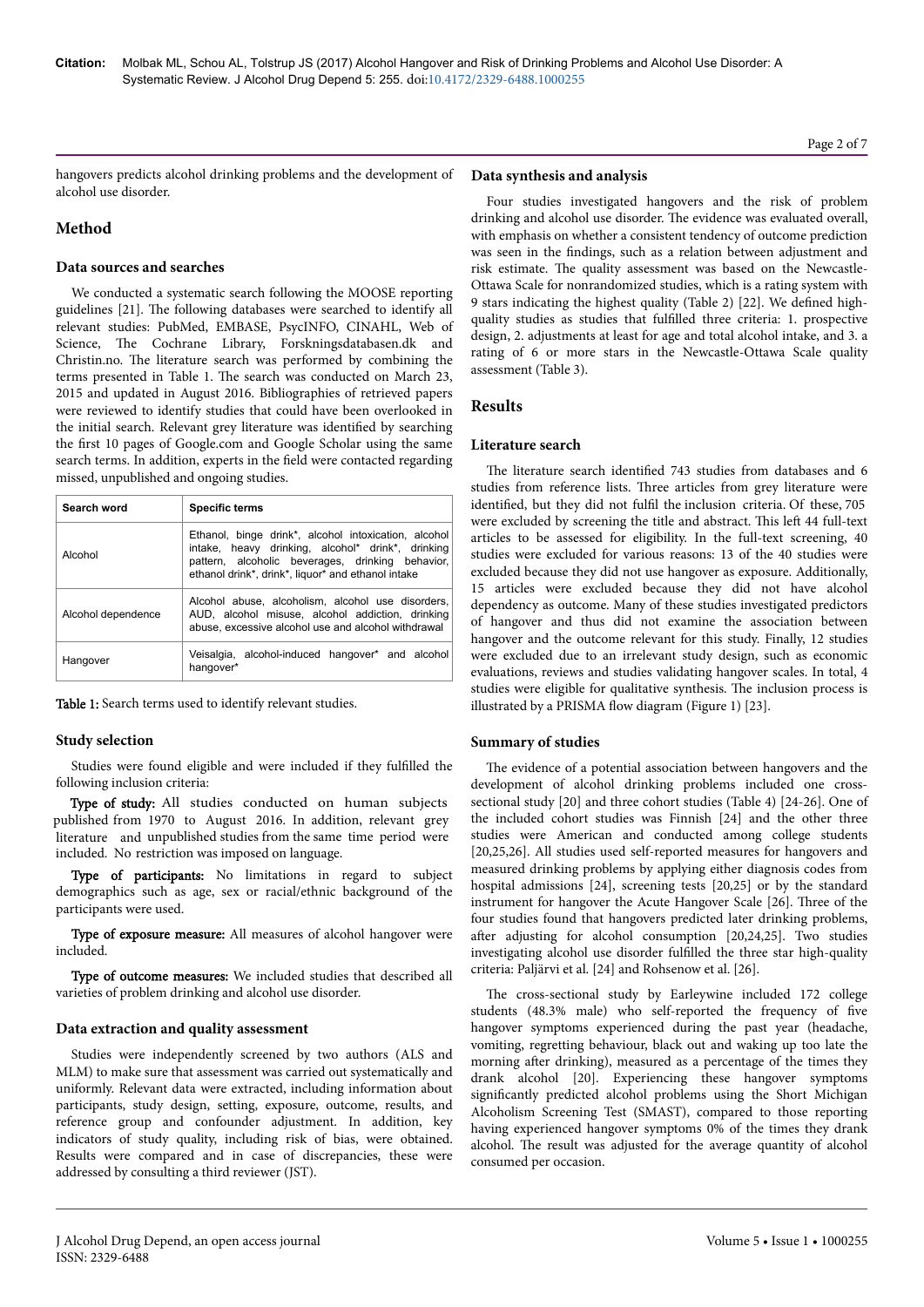Page 3 of 7

| Newcastle-Ottawa quality assessment scale: Case-control studies               |                                                                                                                                                                         |                                                            |                                                 |                                                   |                          |  |  |  |
|-------------------------------------------------------------------------------|-------------------------------------------------------------------------------------------------------------------------------------------------------------------------|------------------------------------------------------------|-------------------------------------------------|---------------------------------------------------|--------------------------|--|--|--|
|                                                                               |                                                                                                                                                                         | <b>Selection</b>                                           |                                                 |                                                   |                          |  |  |  |
| Is the case definition adequate?                                              | with<br>independent<br>Yes, e.g., record linkage or<br>Yes,<br>validation*<br>based on self-report<br>No description                                                    |                                                            |                                                 |                                                   |                          |  |  |  |
| Representativeness of the case                                                | Consecutive<br>obviously<br>or<br>representative<br>of<br>series<br>Potential for selection biases or not stated<br>cases*                                              |                                                            |                                                 |                                                   |                          |  |  |  |
| <b>Selection of Controls</b>                                                  | Community controls*                                                                                                                                                     | Hospital controls                                          | No description                                  |                                                   |                          |  |  |  |
| <b>Definition of controls</b>                                                 | history<br>of<br>disease<br>No.<br>No description of source<br>(endpoint)*                                                                                              |                                                            |                                                 |                                                   |                          |  |  |  |
|                                                                               |                                                                                                                                                                         | Comparability                                              |                                                 |                                                   |                          |  |  |  |
| Comparability of cases and controls<br>on the basis of the design or analysis | Study<br>controls<br>Study controls for any additional factor, e.g., drinking frequency, age, sex, smoking,<br>for<br>total<br>alcohol intake*<br>socioeconomic status* |                                                            |                                                 |                                                   |                          |  |  |  |
|                                                                               |                                                                                                                                                                         | <b>Exposure</b>                                            |                                                 |                                                   |                          |  |  |  |
| Ascertainment of exposure<br>Secure record*                                   |                                                                                                                                                                         | Structured interview where<br>blind to case/control status | interview not blinded to<br>case/control status | Written self- report<br>or medical record<br>only | <b>No</b><br>description |  |  |  |
| Same method of ascertainment for<br>cases and controls                        | Yes*                                                                                                                                                                    |                                                            | <b>No</b>                                       |                                                   |                          |  |  |  |
| Non-response rate                                                             | Same rate for both groups*                                                                                                                                              | Non respondent described                                   | Rate different and no designation               |                                                   |                          |  |  |  |
| Total number of stars                                                         |                                                                                                                                                                         |                                                            |                                                 |                                                   |                          |  |  |  |

 ${\bf Table~2:}$  Quality assessment sheet based on the NOS for case-control studies. Categorizes marked by  $\boxtimes$ account as one point.

|                       | <b>Total</b><br>number of Selection<br>stars |   | Comparability | Outcome |
|-----------------------|----------------------------------------------|---|---------------|---------|
| Earleywine            | 3                                            | 2 | 1             | 0       |
| Paljärvi et al.       | 7                                            | 3 | 2             | 2       |
| Piasecki et al.       | 5                                            | 2 | 1             | 2       |
| Rohsenow<br>et<br>al. | 6                                            | 3 | 2             |         |

Table 3: Quality assessment with the Newcastle-Ottawa scale star system. Number of NOS stars for the included cohort and crosssectional studies.

The first cohort study by Piasecki et al. followed 489 freshmen college students (47% male) aged 18-19 years for a mean period of 11.4 years [25]. Piasecki et al. found an Odds Ratio (OR) of 1.75 (95% CI: 1.18; 2.60) when being diagnosed with an alcohol use disorder using DSM-lll. Нis was among those experiencing at least a yearly headache due to hangovers, compared to those reporting never to have experienced or not to have experienced in the past year a headache due to hangovers. Нe results were adjusted for family history of alcoholism, sex, alcohol use disorder and heavy drinking at baseline.

The second cohort study by Paljärvi et al., which is part of the Health and Social Support Study (HeSSup), followed 21,204 men and women aged 20-54 years for a mean follow-up period of 3.0 years for

alcohol specific causes [24]. Paljärvi et al. investigated different frequencies of hangovers per year and found a statistically significant P-trend (<0.001). The specific result for the 2.224 participants (48 cases) who reported experiencing hangovers once a month was a hazard ratio (HR) of 3.54 (95% CI: 2.17; 5.75) for alcohol-related hospitalization or mortality (94% of the cases were related to either symptoms of alcohol dependence or diseases of the stomach, liver or pancreas using ICD-10), compared to currently drinking men and women who never experienced hangovers. Нis result was adjusted for several potential confounders: age, sex, education, cohabiting, employment status, smoking, family history of drinking problems, age when started drinking, binge drinking, drinking frequency and total alcohol intake. Owing to the composite outcome, it was not possible to disentangle the separate effect of hangovers on alcohol use disorder. The study was considered a high-quality study, receiving 7 out of 9 possible stars on the Newcastle-Ottawa Scale.

The third and last cohort study by Rohsenow et al. followed 131 college seniors (51% male) aged 21-24 years for a mean period of 2.3 years [26]. A special feature of this study was that hangover symptoms were measured using the Acute Hangover Scale [27] at baseline after the participants had been administrated alcohol to a mean of 0.12 g% breath alcohol concentration. At follow-up, 50.4% of the participants scored 8 or more on the Alcohol Use Disorders Identification Test (AUDIT). In contrast to the above results, Rohsenow et al. found a decreased OR of 0.68 (95% CI: 0.44; 1.06) of developing alcohol problems, measured by AUDIT, for those having severe hangovers compared to not having any hangover symptoms. Нe results were adjusted for age and employment status at follow-up, sex and average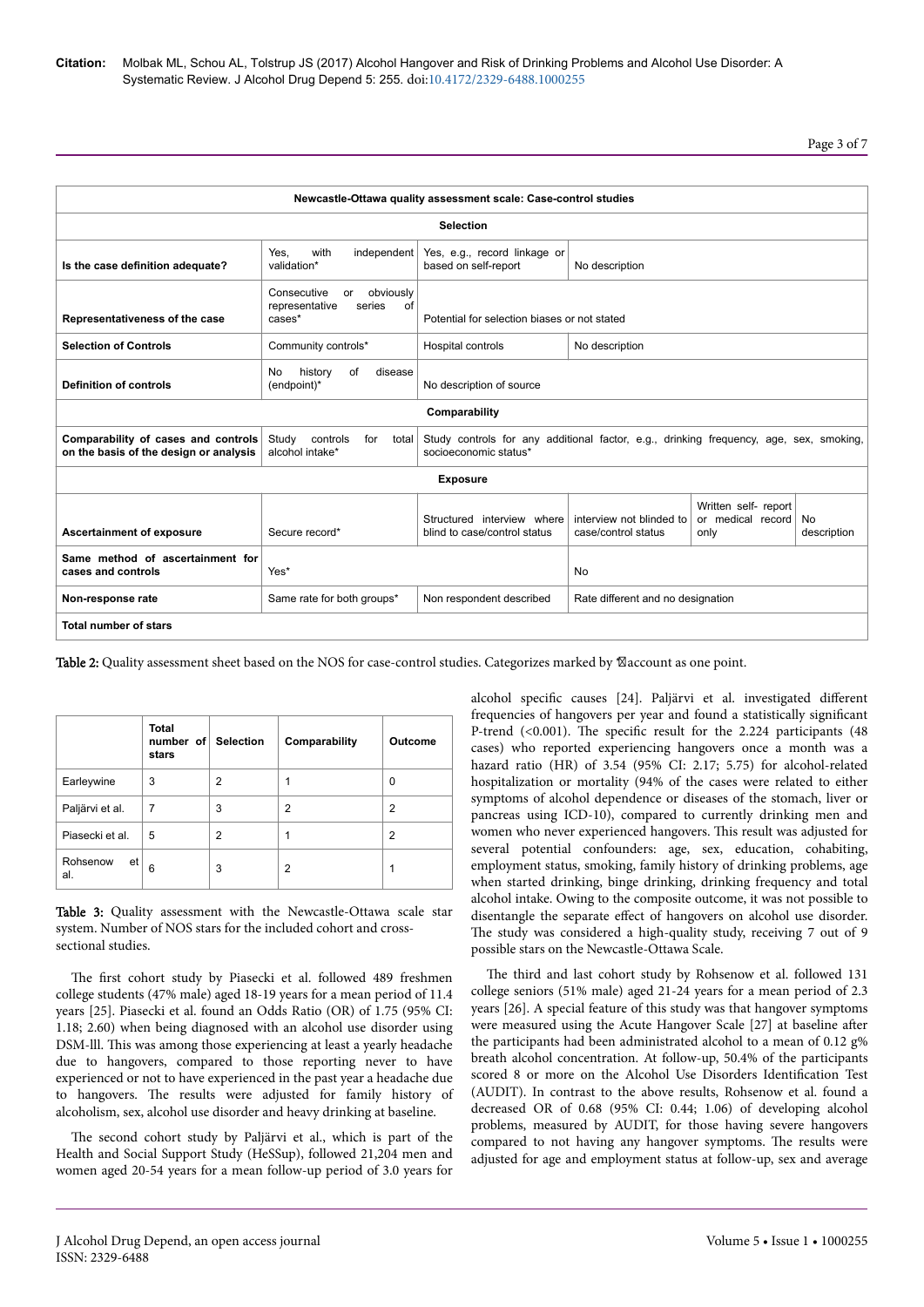### **Citation:** Molbak ML, Schou AL, Tolstrup JS (2017) Alcohol Hangover and Risk of Drinking Problems and Alcohol Use Disorder: A Systematic Review. J Alcohol Drug Depend 5: 255. doi:10.4172/2329-6488.1000255

# Page 4 of 7

daily drinking volume at exposure. Нis study was also considered a high-quality study, receiving 6 stars on the Newcastle-Ottawa Scale.



Figure 1: PRISMA flow diagram illustrating the selection of relevant studies.

| <b>Source</b>      | Study<br>design                                                                  | <b>Setting</b>                                                       | <b>Participants</b>                                                          | <b>Exposure</b>                                                                                                                                               | Outcome                                                                                                                                                              | <b>Results</b>                                                                                                                                       | <b>Reference</b><br>group                                                                                                  | <b>Adjustment</b>                                                                                                                                                                                                     | Quality<br>(NOS) |
|--------------------|----------------------------------------------------------------------------------|----------------------------------------------------------------------|------------------------------------------------------------------------------|---------------------------------------------------------------------------------------------------------------------------------------------------------------|----------------------------------------------------------------------------------------------------------------------------------------------------------------------|------------------------------------------------------------------------------------------------------------------------------------------------------|----------------------------------------------------------------------------------------------------------------------------|-----------------------------------------------------------------------------------------------------------------------------------------------------------------------------------------------------------------------|------------------|
| Earleywine         | Cross-<br>sectional                                                              | <b>USA</b><br>(University<br>of Southern<br>California).<br>1993     | 172 college<br>students aged 17-<br>27 years                                 | Self-reported<br>frequency of five<br>hangover<br>symptoms<br>experienced<br>during the past<br>year as a<br>percentage of the<br>times they drank<br>alcohol | <b>Drinking</b><br>problems,<br>assessed<br>using the<br><b>SMAST</b>                                                                                                | OR=1.26<br>(95% CI:<br>1.06; 1.50                                                                                                                    | Those<br>reporting<br>experiencing<br>hangover<br>symptoms 0%<br>of the times<br>they drank<br>alcohol in the<br>past year | Average quantity of<br>alcohol consumed<br>per occasion                                                                                                                                                               | 3                |
| Paljärvi et<br>al. | Cohort<br>(mean<br>follow-up:<br>$3.0$ years).<br>Part of the<br>HeSSup<br>study | Finland,<br>1998                                                     | 21.204 Finnish<br>men and women<br>aged 20-54 years                          | <b>Different</b><br>frequencies of<br>self-reported<br>hangovers during<br>the past year<br>(ranging from<br>none to 52+ times)                               | Hospitalizatio<br>n or death<br>related to<br>alcohol,<br>based on<br>ICD-10 (the<br>majority were<br>related to<br>alcohol<br>dependence)<br>$N = 310$<br>$(1.5\%)$ | P for trend<br>< 0.001<br>2.224<br>participants<br>reported<br>monthly<br>hangovers<br>$(48 \text{ cases})$<br>$HR = 3.54$<br>(95% CI:<br>2.17; 5.75 | Currently<br>drinking men<br>and women<br>never<br>experiencing<br>hangovers                                               | Age, sex, binge<br>drinking, education,<br>cohabiting,<br>employment status.<br>smoking, family<br>history of alcohol<br>problems, age when<br>started drinking.<br>drinking frequency<br>and total alcohol<br>intake | $\overline{7}$   |
| Piasecki et<br>al. | Cohort<br>(mean<br>follow-up:<br>$11.4$ years)                                   | <b>USA</b><br>(University<br>of Missouri,<br>Columbia),<br>1987-1988 | 403 freshmen<br>students aged 18-<br>19 years with<br>paternal<br>alcoholism | Self-reported<br>frequency of<br>headaches due to<br>hangovers during<br>the past year (a<br>question from the<br>YAAPST)                                     | Alcohol use<br>disorder<br>diagnoses<br>from DSM-III<br>diagnosis N=<br>40 (9.9%)                                                                                    | $OR = 1.75$<br>(95% CI:<br>1.18; 2.60                                                                                                                | Those<br>reporting<br>never or not<br>to have<br>experienced<br>hangovers<br>during the<br>past year*                      | Family history of<br>alcoholism, sex,<br>alcohol use disorder<br>and heavy drinking<br>at baseline                                                                                                                    | 5                |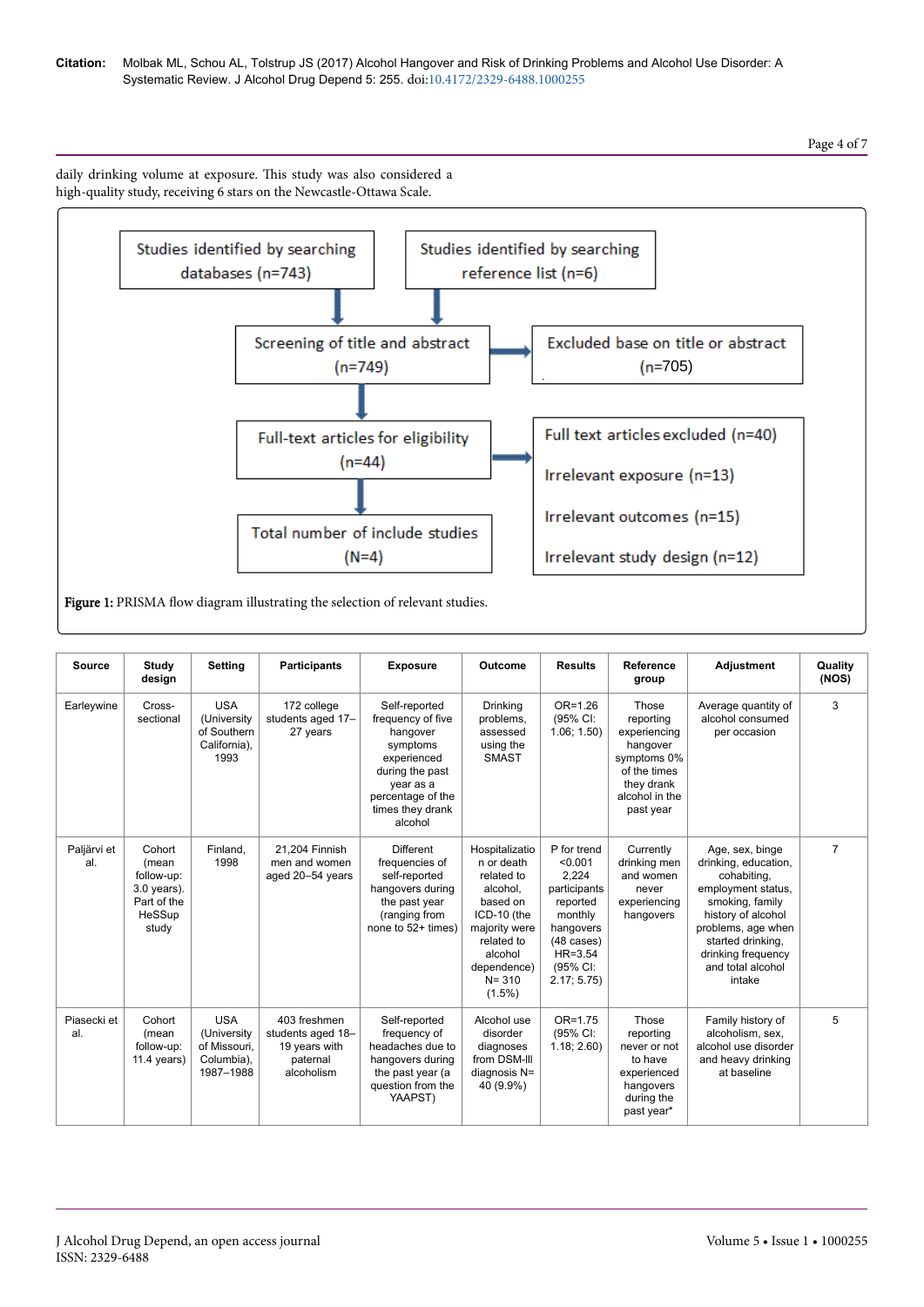# Page 5 of 7

| Rohsenow<br>et al.                                                                                                                                                                                                                                                                                                                                                                                                                                                                                               | Cohort<br>(mean<br>follow-up:<br>2.3 years) | USA<br>(Boston<br>Medical<br>Center),<br>2004-2008 | 131 college<br>seniors aged 21-<br>24 years | Self-reported<br>intensity of<br>hangovers,<br>assessed using<br>the AHS | Alcohol<br>problems,<br>assessed<br>using the<br>AUDIT N=66<br>$(50.4\%)$ | OR=0.68<br>(95% CI:<br>0.44; 1.06 | Those not<br>feeling any<br>hangover<br>symptoms<br>after being<br>administrated<br>alcohol | Age and<br>employment status<br>at follow-up, sex and<br>average daily<br>drinking volume at<br>exposure | 6 |
|------------------------------------------------------------------------------------------------------------------------------------------------------------------------------------------------------------------------------------------------------------------------------------------------------------------------------------------------------------------------------------------------------------------------------------------------------------------------------------------------------------------|---------------------------------------------|----------------------------------------------------|---------------------------------------------|--------------------------------------------------------------------------|---------------------------------------------------------------------------|-----------------------------------|---------------------------------------------------------------------------------------------|----------------------------------------------------------------------------------------------------------|---|
| HeSSup: Health and Social Support Study; YAAPST: Young Adult Alcohol Problem Screening Test; AHS: Acute Hangover Scale; SMAST: Short Michigan Alcoholism<br>Screening Test; AUDIT: Alcohol Use Disorder Identification Test; OR: Odds ratio; HR: Hazard ratio; NOS: Newcastle-Ottawa Scale quality rating system for<br>nonrandomized studies, ranging from 0-9 stars with 9 stars indicating the highest possible quality<br>*A proportion of participants in the reference group were potentially non-drinkers |                                             |                                                    |                                             |                                                                          |                                                                           |                                   |                                                                                             |                                                                                                          |   |

Table 4: Characteristics of four studies investigating hangovers and the risk of alcohol use disorder.

### **Discussion**

## **Key findings**

Results from this systematic review showed that individuals who experienced hangovers more often have problem drinking and higher risk of developing alcohol use disorder compared to individuals who did not experienced alcohol-induced hangovers, adjusted for drinking habits. However, only 4 studies fulfilled the eligibility criteria, reflecting that research on alcohol-induced hangover has received too little scientific attention, even though it has both medical, socio-economic and public health significance.

### **Strengths and limitations**

The included studies were heterogeneous in several ways, e.g. in respect to study design, follow-up period, extent of confounder control, endpoint and the assessment of hangover frequencies. No studies took drinking pattern into account. One study only [26] used severity of hangovers as a diagnostic measure of exposure, while the remaining studies applied frequency of hangovers. In addition, the quality of studies varied. When applying the Newcastle-Ottawa Scale quality assessment system, 2 high-quality studies were identified (Table 3) [24,26]. Нe wide range of experienced hangover frequency measures used in these two studies makes a valid comparison between them extremely difficult. It can be discussed if it were appropriate (or necessary) to assess the quality by this system for studies on alcoholrelated hangover. Even though it is indicating, more studies using common diagnostic measures of hangovers are needed.

The literature search identified studies dating back to 1970. In addition, we searched several databases, grey literature, and contacted relevant authors in order to avoid publication bias and to make sure all the pertinent material was included. We performed the search and data extraction systematically and evaluated study quality on the basis of the Newcastle-Ottawa Scale [22].

Although the literature search was carried out in detail, this systematic review does have some limitations. First, three out of the four studies were confined to American college students and therefore represents a selected sample of the general population; thus results may not be generalizable. In addition, the majority of the studies investigating alcohol use disorder had small sample sizes and short follow-up periods. Most studies had limited power as evaluated by the number of cases in each study, which added to the difficulty in determining a potential association.

Second, available research was based on a heterogeneous set of measurement strategies; only in Rohsenow et al. and Piasecki et al. validated instruments for hangover assessment were used (Acute Hangover Scale (AHS) and Young Adult Alcohol Problem Screening (YAAPST)) [25,26]. A standard instrument for hangover assessment is lacking [10]. Нe heterogeneous hangover measures challenge a valid comparison of the findings in this present review. All four studies [20,24-26] obtained information about hangovers through selfreporting, either using a questionnaire or a structured interview. Little is known regarding the symptomatic presentation and the individual differences hangover profiles.

Third, the lack of thorough adjustment for alcohol habits especially drinking pattern could lead to confounded results. Нe intake during a night is naturally associated with experiencing hangovers and is a known risk factor for developing alcohol use disorder [28]. However, the total alcohol intake for two persons could be the same, but while one person might drink small amounts every day, another may drink heavy once a week. Нe latter drinking pattern is obviously more associated with experiencing hangovers. Several studies have investigated the effect of various forms of drinking patterns on subsequent alcohol intake [19,26,29,30]. However, the studies were heterogeneous and the results were inconclusive.

### **Previous research**

A review by Piasecki et al. focused on the risk of developing alcohol use disorder and found that the evidence, though limited, suggested a complex link between hangovers and alcohol use disorder. Нese findings are supported by the high-quality studies identified in this systematic review [31].

### **Implications for future research**

Knowledge in the area of whether alcohol-induced hangovers predict long-term adverse health effects as alcohol use disorder is incomplete, and to draw firm conclusions more research is needed. As emphasized by the Alcohol Hangover Research Group, there is limited understanding of many basic issues related to hangover as e.g., why, despite excessive alcohol consumption, there are great individual differences in the presence and severity of alcohol hangovers [10].

This systematic review demonstrates that further research should seek to obtain valid information on hangover severity, as this may be a better indicator of the level of physiological stress than frequency of hangovers alone. Therefore, the severity of hangovers might be more precise measure than the frequency of hangovers. Нis was illustrated in a study by Howland et al. in which the incidences of all hangover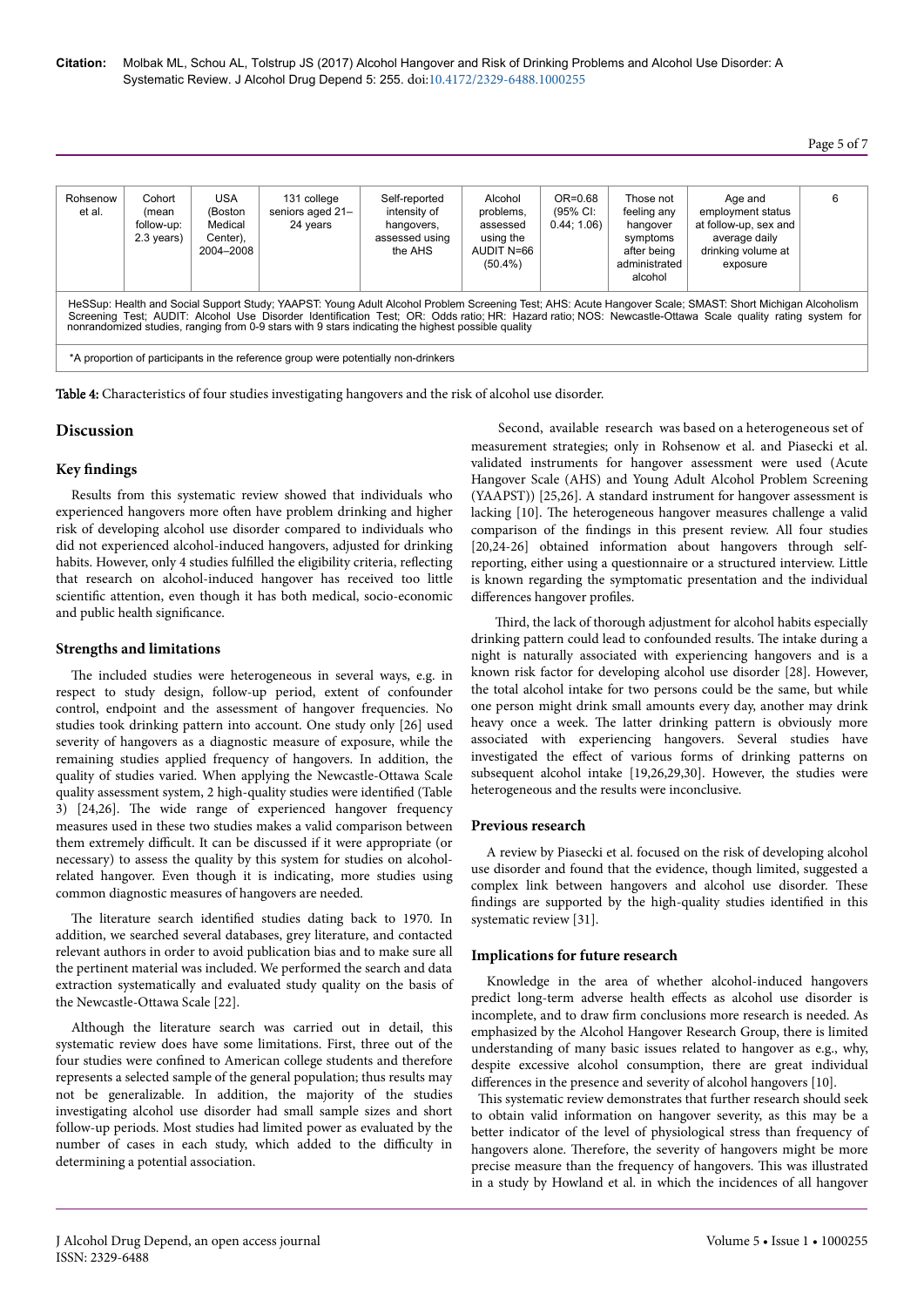symptoms were significantly greater for those reporting greater hangover severity levels [13]. Ideally if possible the two measures; hangover frequency and hangover severity; should be combined to optimally capture all aspects of the hangover syndrome. In addition, special attention should be paid to collecting data about confounding effects, especially participants' total alcohol consumption and other drinking habits. Particular attention should be paid to patients with cardiovascular diseases and cardiac risk factors, such as obesity, hypertension, and high cholesterol, as they may be more sensitive to physiological stress, such as increased strain on the heart and the increased cardiac workload induced by alcohol hangovers [1,32,33]. Also, ethanol may provoke oxidative stress [34]. Additionally, it is shown in a systematic review and meta-analysis by Brien et al. that moderate intake of alcohol have favourable effects on levels of high density lipoprotein cholesterol, apolipoprotein A1, adiponectin, and fibrinogen which indicates a protective effect of alcohol consumption, particularly associated with a lower risk of coronary heart disease [35]. This was already reported in a meta-analysis by Rimm et al. in 1999 in which they concluded that trough changes in lipids and haemostatic factors alcohol is causally related to lower risk of coronary heart disease [36]. Finally, the effects of hangovers may vary for men and women owing to biological differences; thus, large studies including both genders are necessary [10,37,38].

# **Conclusion**

In this systematic review two identified high-quality studies indicated increased risks of alcohol use disorder, when experiencing frequent hangovers, controlled for alcohol intake. Also it distinctly shows that the existing evidence on the area of alcohol-induced hangover is sparse and more research is needed to draw firm and convincing conclusions.

# **Main Findings**

- Research on alcohol-induced hangover has received little scientific attention.
- Individuals who experience hangovers are more likely to developing alcohol use disorder compared with individuals with less hangover.

## **References**

- 1. [Wiese JG, Shlipak MG, Browner WS \(2000\)](https://doi.org/10.7326/0003-4819-132-11-200006060-00008) Нe alcohol hangover. Ann [Intern Med 132: 897-902.](https://doi.org/10.7326/0003-4819-132-11-200006060-00008)
- 2. [McKinney A, Coyle K \(2004\) Next day](https://doi.org/10.1093/alcalc/agh099) effects of a normal night's [drinking on memory and psychomotor performance. Alcohol Alcohol 39:](https://doi.org/10.1093/alcalc/agh099) [509-513.](https://doi.org/10.1093/alcalc/agh099)
- 3. [Penning R, McKinney A, Verster JC \(2012\) Alcohol hangover symptoms](https://doi.org/10.1093/alcalc/ags029) [and their contribution to the overall hangover severity. Alcohol Alcohol](https://doi.org/10.1093/alcalc/ags029) [47: 248-252.](https://doi.org/10.1093/alcalc/ags029)
- 4. Stephens R, Ling J, Heffernan [TM, Heather N, Jones K \(2008\) A review of](https://doi.org/10.1093/alcalc/agm160) [the literature on the cognitive](https://doi.org/10.1093/alcalc/agm160) effects of alcohol hangover. Alcohol [Alcohol 43: 163-170.](https://doi.org/10.1093/alcalc/agm160)
- 5. Swift [R, Davidson D \(1998\) Alcohol hangover: mechanisms and](https://pubs.niaaa.nih.gov/publications/arh22-1/54-60.pdf) [mediators. Alcohol Health Res World 22: 54-60.](https://pubs.niaaa.nih.gov/publications/arh22-1/54-60.pdf)
- 6. Penning R, van Nuland M, Fliervoet LA, Olivier B, Verster JC (2010) Нe pathology of alcohol hangover. Curr Drug Abuse Rev 3: 68-75.
- 7. Verster JC (2008) Нe [alcohol hangover-a puzzling phenomenon. Alcohol](https://doi.org/10.1093/alcalc/agm163) [Alcohol 43: 124-126.](https://doi.org/10.1093/alcalc/agm163)
- 8. [Bendtsen P, Jones AW, Helander A \(1998\) Urinary excretion of methanol](http://citeseerx.ist.psu.edu/viewdoc/download?doi=10.1.1.628.6252&rep=rep1&type=pdf) [and 5-hydroxytryptophol as biochemical markers of recent drinking in](http://citeseerx.ist.psu.edu/viewdoc/download?doi=10.1.1.628.6252&rep=rep1&type=pdf) [the hangover state. Alcohol Alcohol 33: 431-438.](http://citeseerx.ist.psu.edu/viewdoc/download?doi=10.1.1.628.6252&rep=rep1&type=pdf)
- 9. [Prat G, Adan A, Sanchez-Turet M \(2009\) Alcohol hangover: a critical](https://doi.org/10.1002/hup.1023) [review of explanatory factors. Hum Psychopharmacol 24: 259-267.](https://doi.org/10.1002/hup.1023)
- 10. [Verster JC, Stephens R, Penning R, Rohsenow D, McGeary J, et al. \(2010\)](https://doi.org/10.2174/1874473711003020116) The [alcohol hangover research group consensus statement on best](https://doi.org/10.2174/1874473711003020116) [practice in alcohol hangover research. Curr Drug Abuse Rev 3: 116-126.](https://doi.org/10.2174/1874473711003020116)
- 11. [Stephans R, Verster JC \(2010\)](https://doi.org/10.2174/1874473711003020064) Нe importance of raising the profile of [alcohol hangover research. Curr Drug Abuse Rev 3: 64-67.](https://doi.org/10.2174/1874473711003020064)
- 12. Howland J, Rohsenow DJ, Edwards EM (2008) Are some drinkers resistant to hangover? A literature review. Curr Drug Abuse Rev 1: 42-46.
- 13. [Howland J, Rohsenow DJ, Allensworth-Davies D, Greece J, Almeida A, et](https://doi.org/10.1111/j.1360-0443.2008.02181.x) al. (2008) The [incidence and severity of hangover the morning](https://doi.org/10.1111/j.1360-0443.2008.02181.x) after [moderate alcohol intoxication. Addiction \(Abingdon, England\) 103:](https://doi.org/10.1111/j.1360-0443.2008.02181.x) [758-765.](https://doi.org/10.1111/j.1360-0443.2008.02181.x)
- 14. Harburg E, Gunn R, Gleiberman L, DiFranceisco W, Schork A (1993) Psychosocial factors, alcohol use, and hangover signs among social drinkers: a reappraisal. J Clin Epidemiol 46: 413-422.
- 15. Newlin DB, Pretorius MB (1990) Sons of alcoholics report greater hangover symptoms than sons of nonalcoholics: a pilot study. Alcohol Clin Exp Res 14: 713-716.
- 16. [McCaul ME, Turkkan JS, Svikis DS, Bigelow GE \(1991\) Alcohol and](https://doi.org/10.1111/j.1530-0277.1991.tb00524.x) secobarbital effects [as a function of familial alcoholism: extended](https://doi.org/10.1111/j.1530-0277.1991.tb00524.x) [intoxication and increased withdrawal](https://doi.org/10.1111/j.1530-0277.1991.tb00524.x) effects. Alcohol Clin Exp Res 15: [94-101.](https://doi.org/10.1111/j.1530-0277.1991.tb00524.x)
- 17. Span SA, Earleywine M (1999) Familial risk for alcoholism and hangover symptoms. Addict Behav 24: 121-125.
- 18. Verster JC (2009) The "hair of the dog": a useful hangover remedy or a predictor of future problem drinking? Curr Drug Abuse Rev 2: 1-4.
- 19. [Epler AJ, Tomko RL, Piasecki TM, Wood PK, Sher KJ, et al. \(2014\) Does](https://doi.org/10.1111/acer.12386) hangover influence [the time to next drink? An investigation using](https://doi.org/10.1111/acer.12386) [ecological momentary assessment. Alcohol Clin Exp Res 38: 1461-1469.](https://doi.org/10.1111/acer.12386)
- 20. Earleywine M (1993) Hangover moderates the association between personality and drinking problems. Addict Behav 18: 291-297.
- 21. [Stroup DF, Berlin JA, Morton SC, Olkin I, Williamson GD, et al. \(2000\)](https://doi.org/10.1001/jama.283.15.2008) [Meta-analysis of observational studies in epidemiology: a proposal for](https://doi.org/10.1001/jama.283.15.2008) [reporting. Meta-analysis Of Observational Studies in Epidemiology](https://doi.org/10.1001/jama.283.15.2008) [\(MOOSE\) group. JAMA 283: 2008-2012.](https://doi.org/10.1001/jama.283.15.2008)
- 22. Wells GAS B, O'Connell D, Peterson J, Welch V, Losos M, et al. (2014) The Newcastle-Ottawa Scale (NOS) for assessing the quality of nonrandomised studies in meta-analyses.
- 23. Moher D, Liberati A, Tetzlaff [J, Altman DG \(2010\) Preferred reporting](https://doi.org/10.1136/bmj.b2535) [items for systematic reviews and meta-analyses: the PRISMA statement.](https://doi.org/10.1136/bmj.b2535) [Int J Surg 8: 336-341.](https://doi.org/10.1136/bmj.b2535)
- 24. [Paljarvi T, Makela P, Poikolainen K, Suominen S, Car J, \(2011\) Subjective](https://doi.org/10.1111/j.1360-0443.2011.03596.x) [measures of binge drinking and](https://doi.org/10.1111/j.1360-0443.2011.03596.x) alcohol-specific adverse health outcomes: [a prospective cohort study. Addiction \(Abingdon, England\) 107: 323-330.](https://doi.org/10.1111/j.1360-0443.2011.03596.x)
- 25. [Piasecki TM, Sher KJ, Slutske WS, Jackson KM \(2005\) Hangover](https://doi.org/10.1037/0021-843X.114.2.223) [frequency and risk for alcohol use disorders: evidence from a longitudinal](https://doi.org/10.1037/0021-843X.114.2.223) [high-risk study. J Abnorm Psychol 114: 223-234.](https://doi.org/10.1037/0021-843X.114.2.223)
- 26. [Rohsenow DJ, Howland J, Winter M, Bliss CA,](https://doi.org/10.1037/a0024706) Littlefield CA, et al. (2012) Hangover sensitivity after [controlled alcohol administration as predictor](https://doi.org/10.1037/a0024706) [of post-college drinking. J Abnorm Psychol 121: 270-275.](https://doi.org/10.1037/a0024706)
- 27. [Rohsenow DJ, Howland J, Minsky SJ, Greece J, Almeida A, et al. \(2007\)](https://doi.org/10.1016/j.addbeh.2006.10.001) The [Acute Hangover Scale: A new measure of immediate hangover](https://doi.org/10.1016/j.addbeh.2006.10.001) [symptoms. Addict Behav 32: 1314-1320.](https://doi.org/10.1016/j.addbeh.2006.10.001)
- 28. [Corrao G, Bagnardi V, Zambon A, La Vecchia C \(2004\) A meta-analysis](https://doi.org/10.1016/j.ypmed.2003.11.027) [of alcohol consumption and the risk of 15 diseases. Prev Med 38: 613-619.](https://doi.org/10.1016/j.ypmed.2003.11.027)
- 29. [Mallett KA, Lee CM, Neighbors C, Larimer ME, Turrisi R \(2006\) Do we](http://dx.doi.org/10.15288/jsa.2006.67.269) [learn from our mistakes? An examination of the impact of negative](http://dx.doi.org/10.15288/jsa.2006.67.269) [alcohol-related consequences on college students' drinking patterns and](http://dx.doi.org/10.15288/jsa.2006.67.269) [perceptions. J Stud Alcohol 67: 269-276.](http://dx.doi.org/10.15288/jsa.2006.67.269)